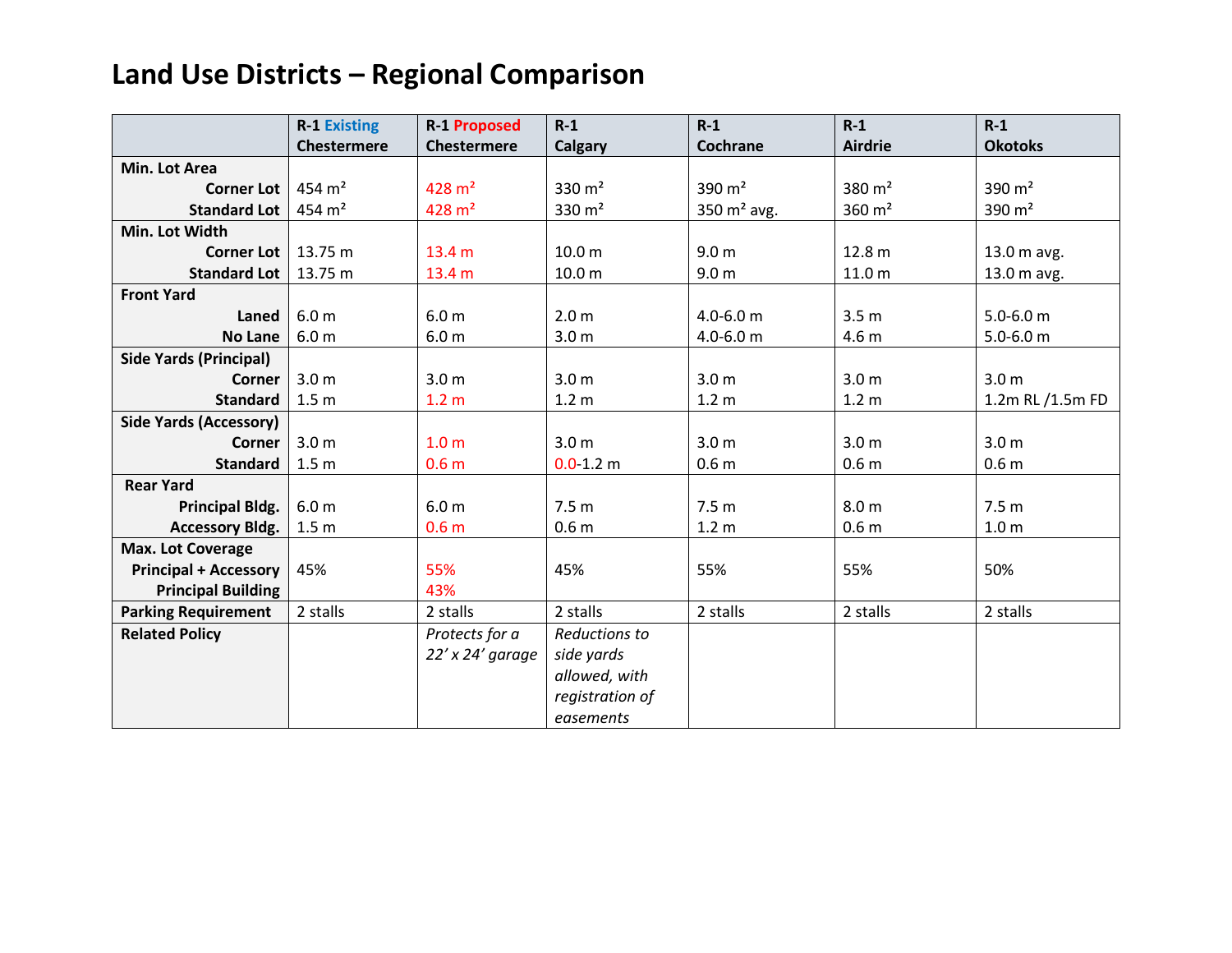|                               | <b>R-1PRL Existing</b> | <b>R-1PRL Proposed</b> | $R-1N$            | $R-1$            | $R-1L$            | $R-1S$              |
|-------------------------------|------------------------|------------------------|-------------------|------------------|-------------------|---------------------|
|                               | <b>Chestermere</b>     | <b>Chestermere</b>     | Calgary           | Cochrane         | <b>Airdrie</b>    | <b>Okotoks</b>      |
| Min. Lot Area                 |                        |                        |                   |                  |                   |                     |
| <b>Corner Lot</b>             | 301.62 $m2$            | $272 \text{ m}^2$      | $233 \text{ m}^2$ | 390 $m2$         | $315 \text{ m}^2$ | $258.4 \text{ m}^2$ |
| <b>Standard Lot</b>           | 301.62 $m2$            | $272 \text{ m}^2$      | $233 \text{ m}^2$ | 350 $m2$ avg.    | $260 \text{ m}^2$ | 258.4 $m2$          |
| Min. Lot Width                |                        |                        |                   |                  |                   |                     |
| <b>Corner Lot</b>             | 9.14 m                 | $10.8 m*$              | 7.5 <sub>m</sub>  | 9.0 <sub>m</sub> | 10.4 <sub>m</sub> | $9.7m$ avg          |
| <b>Standard Lot</b>           | 9.14 <sub>m</sub>      | 8.5 <sub>m</sub>       | 7.5 <sub>m</sub>  | 9.0 <sub>m</sub> | 8.5 <sub>m</sub>  | $9.7m$ avg          |
| <b>Front Yard</b>             |                        |                        |                   |                  |                   |                     |
|                               | 3.0 <sub>m</sub>       | $3.0 - 3.5$ m          | 2.0 <sub>m</sub>  | $4.0 - 6.0$ m    | 3.5 <sub>m</sub>  | $4.0 - 5.0$ m       |
| <b>Side Yards (Principal)</b> |                        |                        |                   |                  |                   |                     |
| <b>Corner</b>                 | 3.0 <sub>m</sub>       | 3.0 <sub>m</sub>       | 1.2/3.0 m         | 3.0 <sub>m</sub> | 3.0 <sub>m</sub>  | 3.0 <sub>m</sub>    |
| <b>Standard</b>               | 1.2 <sub>m</sub>       | 1.2 <sub>m</sub>       | 1.2 <sub>m</sub>  | 1.2 <sub>m</sub> | 1.2 <sub>m</sub>  | 1.2 <sub>m</sub>    |
| <b>Side Yards (Accessory)</b> |                        |                        |                   |                  |                   |                     |
| <b>Corner</b>                 | 3.0 <sub>m</sub>       | 1.0 <sub>m</sub>       | 3.0 <sub>m</sub>  | 3.0 <sub>m</sub> | 3.0 <sub>m</sub>  | 3.0 <sub>m</sub>    |
| <b>Standard</b>               | 0.6 <sub>m</sub>       | 0.6 <sub>m</sub>       | $0.0 - 1.2$ m     | 0.6 <sub>m</sub> | 0.6 <sub>m</sub>  | 0.6 <sub>m</sub>    |
| <b>Rear Yard</b>              |                        |                        |                   |                  |                   |                     |
| <b>Principal Bldg.</b>        | 6.0 <sub>m</sub>       | 6.0 <sub>m</sub>       | 7.5 <sub>m</sub>  | 7.5 <sub>m</sub> | 8.0 <sub>m</sub>  | 7.5 <sub>m</sub>    |
| <b>Accessory Bldg.</b>        | 1.0 <sub>m</sub>       | 0.6 <sub>m</sub>       | 0.6 <sub>m</sub>  | 1.2 <sub>m</sub> | 0.6 <sub>m</sub>  | 1.0 <sub>m</sub>    |
| <b>Max. Lot Coverage</b>      |                        |                        |                   |                  |                   |                     |
| <b>Principal + Accessory</b>  | 45%                    | 60%                    | 60% (45-60%)      | 55%              | 55%               | 50%                 |
| <b>Principal Building</b>     |                        | 45%                    |                   |                  |                   |                     |
| <b>Parking Requirement</b>    | 2 stalls               | 2 stalls               | 2 stalls          | 2 stalls         | 2 stalls          | 2 stalls            |
| <b>Related Policy</b>         | Max. 35%               | Max. 35% Planned       | Easements         |                  |                   |                     |
|                               | Planned Lot            | Lot Development        | required for      |                  |                   |                     |
|                               | Development            |                        | zero lot line     |                  |                   |                     |
|                               |                        | Protects for a 22'     | Accessory         |                  |                   |                     |
|                               |                        | x 20' garage.          | <b>Buildings</b>  |                  |                   |                     |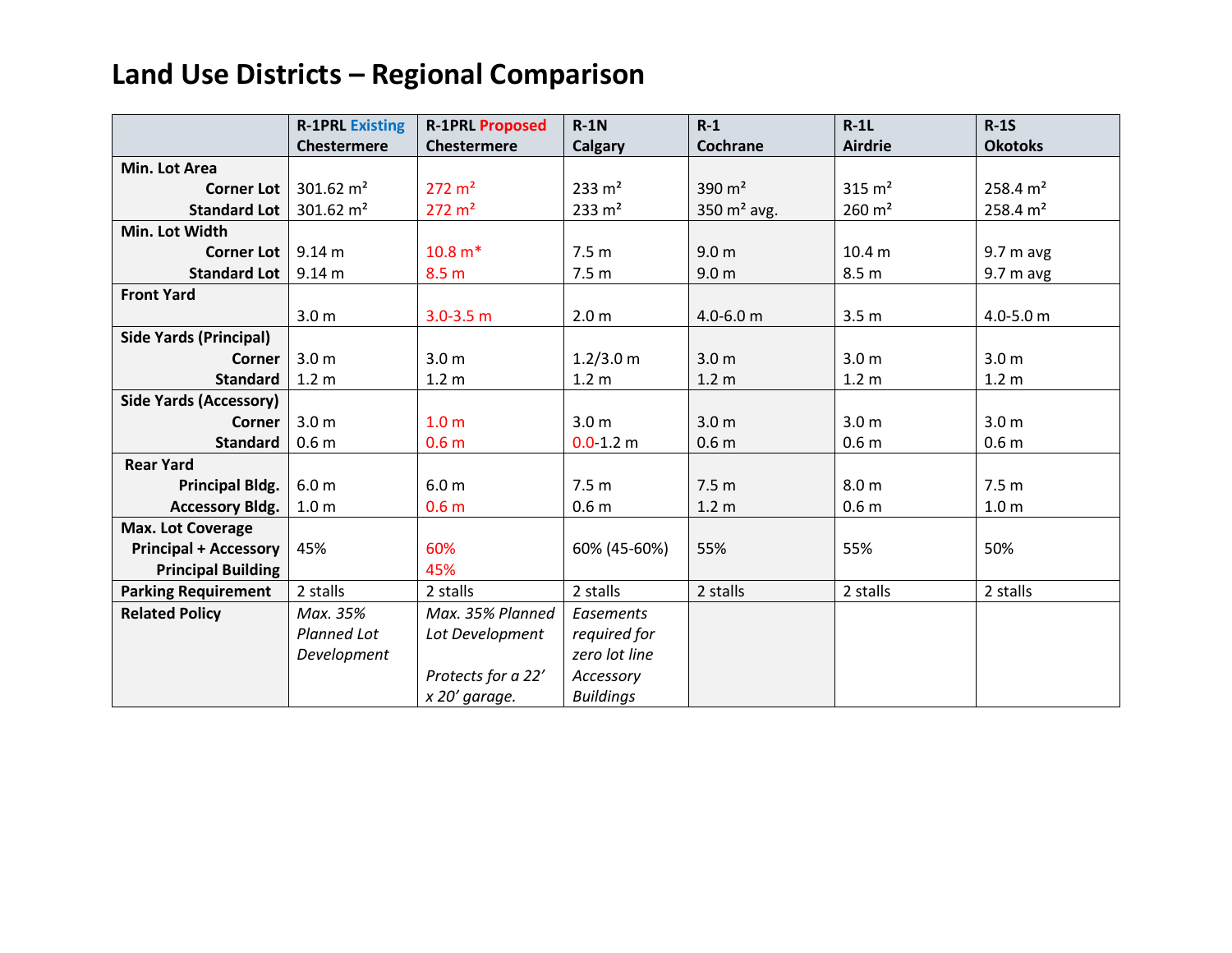|                               | <b>R-1PFD Existing</b> | <b>R-1PFD Proposed</b> | $R-1N$            | $R-1$            | $R-1U$            | $R-1N$            |
|-------------------------------|------------------------|------------------------|-------------------|------------------|-------------------|-------------------|
|                               | <b>Chestermere</b>     | <b>Chestermere</b>     | <b>Calgary</b>    | Cochrane         | <b>Airdrie</b>    | <b>Okotoks</b>    |
| Min. Lot Area                 |                        |                        |                   |                  |                   |                   |
| <b>Corner Lot</b>             | $351 \, \text{m}^2$    | $351 \, \text{m}^2$    | $233 \text{ m}^2$ | 390 $m2$         | 330 $m2$          | 352 $m2$          |
| <b>Standard Lot</b>           | $351 \, \text{m}^2$    | $351 \, \text{m}^2$    | $233 \text{ m}^2$ | 350 $m2$ avg.    | $300 \text{ m}^2$ | 352 $m2$          |
| Min. Lot Width                |                        |                        |                   |                  |                   |                   |
| <b>Corner Lot</b>             | 10.97 m                | 10.97 m                | 7.5 <sub>m</sub>  | 9.0 <sub>m</sub> | 11 <sub>m</sub>   | 11.0 <sub>m</sub> |
| <b>Standard Lot</b>           | 10.97 m                | 10.97 m                | 7.5 <sub>m</sub>  | 9.0 <sub>m</sub> | 9.7 <sub>m</sub>  | 11.0 <sub>m</sub> |
| <b>Front Yard</b>             |                        |                        |                   |                  |                   |                   |
|                               | 3.5 <sub>m</sub>       | 6.0 <sub>m</sub>       | 3.0 <sub>m</sub>  | $4.0 - 6.0$ m    | 4.6 <sub>m</sub>  | $5.0 - 6.0$ m     |
| <b>Side Yards (Principal)</b> |                        |                        |                   |                  |                   |                   |
| <b>Corner</b>                 | 3.0 <sub>m</sub>       | 3.0 <sub>m</sub>       | 1.2/3.0 m         | 3.0 <sub>m</sub> | 3.0 <sub>m</sub>  | 3.0 <sub>m</sub>  |
| <b>Standard</b>               | 1.2 <sub>m</sub>       | 1.2 <sub>m</sub>       | 1.2 <sub>m</sub>  | 1.2 <sub>m</sub> | 1.2 <sub>m</sub>  | 1.2 <sub>m</sub>  |
| <b>Side Yards (Accessory)</b> |                        |                        |                   |                  |                   |                   |
| Corner                        | 3.0 <sub>m</sub>       | 1.0 <sub>m</sub>       | 3.0 <sub>m</sub>  | 3.0 <sub>m</sub> | 3.0 <sub>m</sub>  | 3.0 <sub>m</sub>  |
| <b>Standard</b>               | 0.6 <sub>m</sub>       | 0.6 <sub>m</sub>       | $0.0 - 1.2$ m     | 0.6 <sub>m</sub> | 0.6 <sub>m</sub>  | 0.6 <sub>m</sub>  |
| <b>Rear Yard</b>              |                        |                        |                   |                  |                   |                   |
| <b>Principal Bldg.</b>        | 6.0 <sub>m</sub>       | 6.0 <sub>m</sub>       | 7.5 <sub>m</sub>  | 7.5 <sub>m</sub> | 8.0 <sub>m</sub>  | 7.5 <sub>m</sub>  |
| <b>Accessory Bldg.</b>        | 1.0 <sub>m</sub>       | 0.6 <sub>m</sub>       | 0.6 <sub>m</sub>  | 1.2 <sub>m</sub> | 0.6 <sub>m</sub>  | 1.0 <sub>m</sub>  |
| Max. Lot Coverage             |                        |                        |                   |                  |                   |                   |
| (Principal + Accessory)       | 55%                    | 55%                    | 50% (45-60%)      | 55%              | 55%               | 50%               |
| <b>Parking Requirement</b>    | 2 stalls               | 2 stalls               | 2 stalls          | 2 stalls         | 2 stalls          | 2 stalls          |
| <b>Related Policy</b>         | Max. 35%               | Max. 35% Planned       | Easements         |                  |                   |                   |
|                               | Planned Lot            | Lot Development        | required for      |                  |                   |                   |
|                               | Development            |                        | zero lot line     |                  |                   |                   |
|                               |                        |                        | Accessory         |                  |                   |                   |
|                               |                        |                        | <b>Buildings</b>  |                  |                   |                   |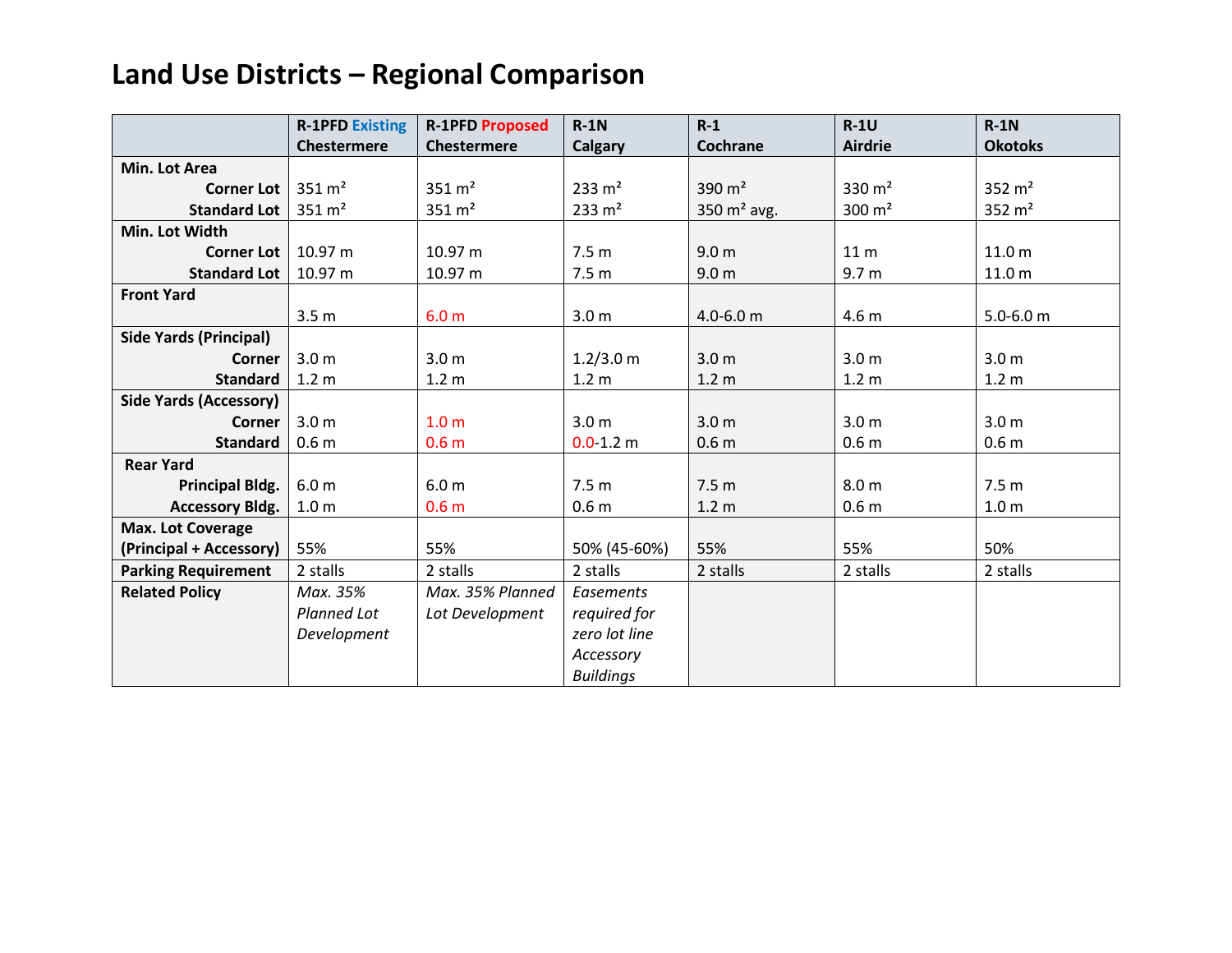|                               | <b>R-2 Existing</b> | <b>R-2 Proposed</b>  | $R-2M$                     | $R-2$               | $R-2$               | $R-2$                     |
|-------------------------------|---------------------|----------------------|----------------------------|---------------------|---------------------|---------------------------|
|                               | <b>Chestermere</b>  | <b>Chestermere</b>   | Calgary                    | Cochrane            | <b>Airdrie</b>      | <b>Okotoks</b>            |
| Min. Lot Area                 |                     |                      |                            |                     |                     |                           |
| <b>Corner Lot</b>             | 305 $m2$            | $250 \text{ m}^2$    | $180 + 220$ m <sup>2</sup> | $300 \, \text{m}^2$ | $270 \text{ m}^2$   | $279 \text{ m}^2$ no lane |
| <b>Standard Lot</b>           | 305 $m2$            | $250 \, \text{m}^2$  | $180 + 220$ m <sup>2</sup> | $250 \, \text{m}^2$ | $210 \, \text{m}^2$ | $255 \text{ m}^2$ lane    |
| Min. Lot Width                |                     |                      |                            |                     |                     |                           |
| <b>Corner Lot</b>             | 11.0 m              | 8.9 <sub>m</sub>     | $6.0 m + 7.0$              | 9.0 <sub>m</sub>    | 8.5 <sub>m</sub>    | 9.0 m no lane             |
| <b>Standard Lot</b>           | 10.0 <sub>m</sub>   | 7.9 <sub>m</sub>     | $6.0 m + 7.0$              | 6.0 <sub>m</sub>    | 6.7 <sub>m</sub>    | 7.5 m lane                |
| <b>Front Yard</b>             |                     |                      |                            |                     |                     |                           |
| Laned                         | 6.0 <sub>m</sub>    | $3.0 - 3.5$ m        | 2.0 <sub>m</sub>           | 4.0 <sub>m</sub>    | 4.6 <sub>m</sub>    | $5.0 - 6.0$ m             |
| <b>No Lane</b>                | 6.0 <sub>m</sub>    | 6.0 <sub>m</sub>     | 3.0 <sub>m</sub>           |                     | 3.5 <sub>m</sub>    | $5.0 - 6.0$ m             |
| <b>Side Yards (Principal)</b> |                     |                      |                            |                     |                     |                           |
| <b>Corner</b>                 | 3.0 <sub>m</sub>    | 3.0 <sub>m</sub>     | 1.2/3.0 m                  | 3.0 <sub>m</sub>    | 3.0 <sub>m</sub>    | 3.0 <sub>m</sub>          |
| <b>Standard</b>               | 1.5 <sub>m</sub>    | 1.2 <sub>m</sub>     | 1.2 <sub>m</sub>           | 1.2 <sub>m</sub>    | 1.2 <sub>m</sub>    | 1.5 <sub>m</sub>          |
| <b>Side Yards (Accessory)</b> |                     |                      |                            |                     |                     |                           |
| Corner                        | 3.0 <sub>m</sub>    | 1.0 <sub>m</sub>     | 3.0 <sub>m</sub>           | 3.0 <sub>m</sub>    | 3.0 <sub>m</sub>    | 3.0 <sub>m</sub>          |
| <b>Standard</b>               | 0.6 <sub>m</sub>    | 0.6 <sub>m</sub>     | $0.0 - 1.2$ m              | 0.6 <sub>m</sub>    | 0.6 <sub>m</sub>    | 0.6 <sub>m</sub>          |
| <b>Rear Yard</b>              |                     |                      |                            |                     |                     |                           |
| <b>Principal Bldg.</b>        | 6.0 <sub>m</sub>    | 6.0 <sub>m</sub>     | 7.5 <sub>m</sub>           | 7.5 <sub>m</sub>    | 8.0 <sub>m</sub>    | 8.0 <sub>m</sub>          |
| <b>Accessory Bldg.</b>        | 1.5 <sub>m</sub>    | 0.6 <sub>m</sub>     | 0.6 <sub>m</sub>           | 1.2 <sub>m</sub>    | 0.6 <sub>m</sub>    | 1.0 <sub>m</sub>          |
| Max. Lot Coverage             |                     |                      |                            |                     |                     |                           |
| <b>Principal + Accessory</b>  | 40%                 | 60%                  | 50%                        | 50%                 | 60%                 | 45%                       |
| <b>Principal Building</b>     |                     |                      |                            |                     |                     |                           |
| <b>Parking Requirement</b>    | 2 stalls            | 1.5 stalls/unit      | 1 stall/unit               | 2 stalls/unit       | 2 stalls/unit       | 2 stalls/unit             |
| <b>Related Policy</b>         |                     | Protects for a       | <b>Easements</b>           |                     |                     |                           |
|                               |                     | $22'$ x $24'$ garage | required for zero          |                     |                     |                           |
|                               |                     | in a laned           | lot line Accessory         |                     |                     |                           |
|                               |                     | scenario             | <b>Buildings</b>           |                     |                     |                           |